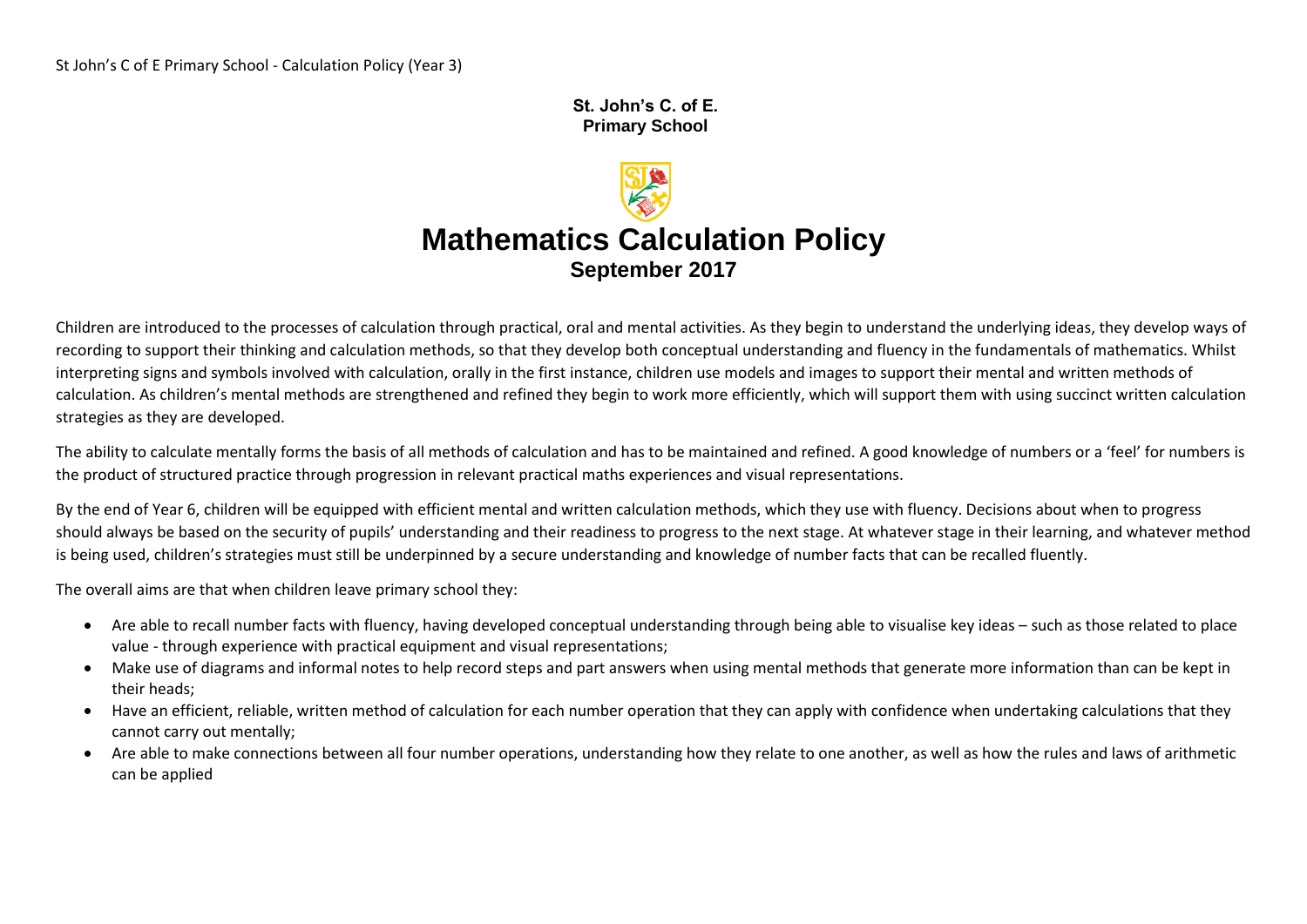# **Mathematical Vocabulary**

| <b>Addition</b>  | <b>Subtraction</b> | <b>Multiplication</b> | <b>Division</b> |
|------------------|--------------------|-----------------------|-----------------|
| Add              | Take away          | Repeated addition     | Groups of       |
| Plus             | Count back         | <b>Times</b>          | Into groups of  |
| More             | Less               | Array                 | Halve           |
| Altogether       | <b>Minus</b>       | Multiply              | Share           |
| Total            | Fewer              | Groups of             | Equally         |
| Increase         | <b>Difference</b>  | Double                | Into lots of    |
| Make             | Count on           | Multiplication        | Divided by      |
| And              | How many more than | <b>Multiples</b>      | Half            |
| Carry            | Subtract           | Factor                | Quarter         |
| Symbol           | Decrease           | Product               | Remainder       |
| Operation        | Exchange           | Lots of               | Factor          |
| Equals           | Symbol             | Arrays                | Divisible       |
| Addend           | Operation          | Symbol                | <b>Divisor</b>  |
| Sum <sup>*</sup> | Equals             | Operation             | <b>Dividend</b> |
|                  |                    | Equals                | Quotient        |
|                  |                    |                       | Regroup         |
|                  |                    |                       | Symbol          |
|                  |                    |                       | Operation       |
|                  |                    |                       | Equals          |

\* 'sum' is a term used for an addition calculation. No other operation uses this term.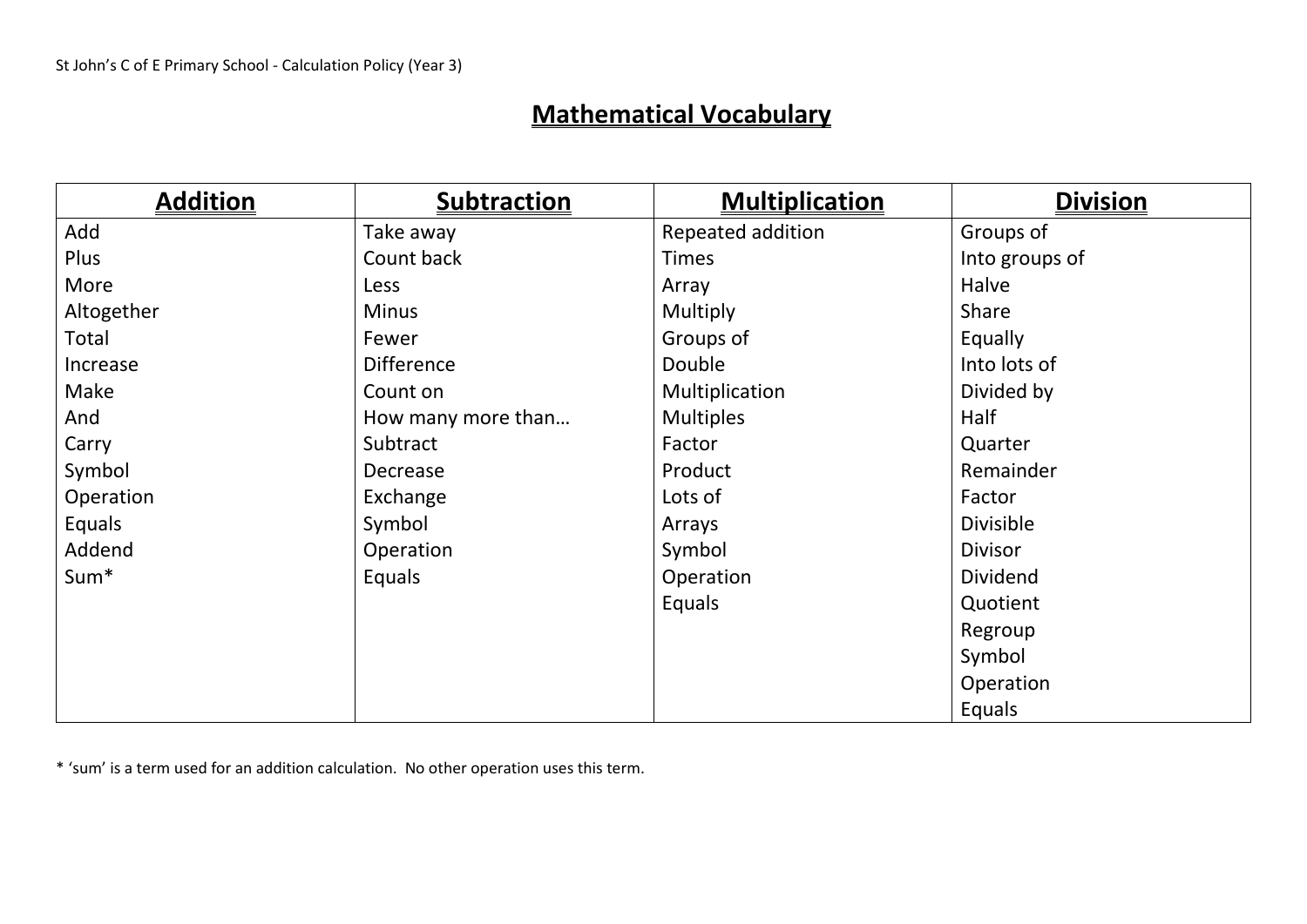

#### **St John's Mathematics Calculation Policy**

#### **Year 3**

### **Addition**

| Year Group | <b>Number Facts</b><br>Pupils should be taught to:                                                                                                                    | Written Calculations and Appropriate Models and Images to Support Conceptual Understanding                                                                                                                                                                                                                                                                                                        |                                                                                                                                                                                                                                                                                                                                                                                                   |
|------------|-----------------------------------------------------------------------------------------------------------------------------------------------------------------------|---------------------------------------------------------------------------------------------------------------------------------------------------------------------------------------------------------------------------------------------------------------------------------------------------------------------------------------------------------------------------------------------------|---------------------------------------------------------------------------------------------------------------------------------------------------------------------------------------------------------------------------------------------------------------------------------------------------------------------------------------------------------------------------------------------------|
| 3          | Add and subtract numbers<br>mentally, including:<br>a three-digit number<br>≻<br>and ones<br>a three-digit number<br>and tens<br>a three-digit number<br>and hundreds | Children to use inverse to check their work. Children can<br>answer missing number and word problems using methods.<br>3 digit + 3 digit no carrying (dienes)<br>3 digit + 3 digit: totals to 10 or above carrying in the<br>ones columns only (dienes). Expanded method<br>initially, moving to compact method.<br>3 digit + 2 digits -multiple of ten-carrying in tens<br>columns only (dienes) | $521 + 452 =$<br><u> Top Tip</u><br>1200<br>$\sqrt{a}$<br><u>add the ones</u><br><u>first</u><br> qq <br>$\bullet\bullet$<br>$+ 30 + ?$<br>500<br>900<br>$+ 3 = 95.$<br>$+50$<br>$500+20+1$<br>$+$ 400 + 30 + 2<br>$300+40+5$ $+200+30+6$<br>$\frac{900 + 50 + 3}{2} = 953$<br>236<br>$500 + 70 + 11 = 581$<br>$+345$<br>581<br>692<br>$+ 70$<br>Top Tip<br>$\frac{762}{1}$<br>use the PV columns |
|            |                                                                                                                                                                       | 3 digit + 3 digit totals to 10 or above carrying in the<br>tens columns only (dienes)                                                                                                                                                                                                                                                                                                             | carry digit below<br>236<br>$+391$<br>627                                                                                                                                                                                                                                                                                                                                                         |

#### **Subtraction**

| Year Group | Number Facts<br>Pupils should be taught to:                                     | Written Calculations and Appropriate Models and Images to Support Conceptual Understanding                                                                                                                      |                                                                                                                                                                                                                |
|------------|---------------------------------------------------------------------------------|-----------------------------------------------------------------------------------------------------------------------------------------------------------------------------------------------------------------|----------------------------------------------------------------------------------------------------------------------------------------------------------------------------------------------------------------|
|            | Add and subtract numbers<br>mentally, including: 2 a three-<br>digit number and | Children to use inverse to check their work. Children can<br>answer missing number and word problems using methods.<br>3 digit - 3 digit no carrying (dienes) Column method<br>(top tip – keep columns aligned) | $975 - 723 =$<br>975<br>$900 + 70 + 5$<br>$\circ$<br>口口口 1111 1.1<br>$-723$<br>$-700 + 20 + 3$<br> XX <br><b>ANA</b><br>$-252$<br>$200 + 50 + 2$<br>$200 + 50 + 2 = 252$<br>Top Tip<br>Subtract the ones first |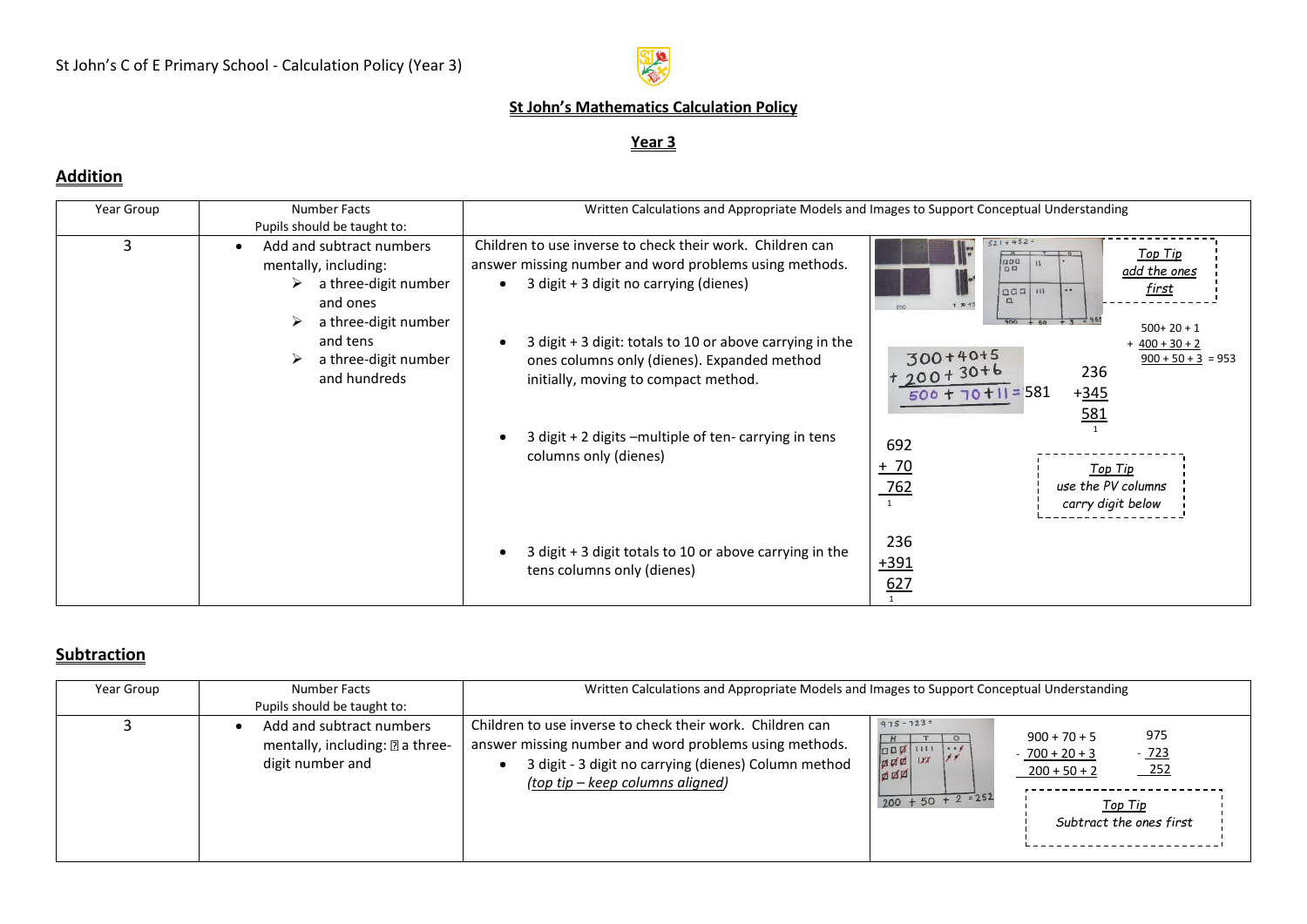| 3 digit - 2 digit - exchange from (dienes)              | 2 1<br>Hundreds<br>Tens<br>Ones<br>Ones<br>Tens<br><b>Hundreds</b><br>831<br>$\bullet\bullet\bullet\bullet$<br>$\frac{1}{10000}$<br>$\bullet\bullet\bullet\bullet$<br>':∷<br>$\frac{26}{1}$<br><b>Nie</b> |
|---------------------------------------------------------|-----------------------------------------------------------------------------------------------------------------------------------------------------------------------------------------------------------|
| 3 digit - 3 digits - exchanging from the ones initially | 805<br>452<br>$400+50+2$<br>-200+20+7<br>$-22$<br>$200 + 20 + 5 = 225$<br>225                                                                                                                             |

# **Multiplication**

| Year Group | Number Facts<br>Pupils should be taught to:                                                                        | Written Calculations and Appropriate Models and Images to Support Conceptual Understanding                                                                                                                                                                                                                                                                                                                                            |                                                                                                                                                                                                                                                                                |  |
|------------|--------------------------------------------------------------------------------------------------------------------|---------------------------------------------------------------------------------------------------------------------------------------------------------------------------------------------------------------------------------------------------------------------------------------------------------------------------------------------------------------------------------------------------------------------------------------|--------------------------------------------------------------------------------------------------------------------------------------------------------------------------------------------------------------------------------------------------------------------------------|--|
| 3          | Recall and use<br>$\bullet$<br>multiplication and<br>division facts for the 3,<br>4 and 8 multiplication<br>tables | Children to use arrays and repeated addition to solve<br>$\bullet$<br>multiplication calculations. Children to use Numicon and<br>cubes.<br>Children to practice the new times table objectives for their<br>year group. (3, 4, 8x tables) and continue to practice 2, 5 and<br>10.<br>2 digit x 1 digit (teen numbers). Concrete objects e.g. Dienes<br>$\bullet$<br>to be used initially to partition the number and then multiply. | 00000<br>$\bigcirc$ $\bigcirc$ $\bigcirc$ $\bigcirc$ 5x3=15<br>00000<br>$3 \times 5 = 15$<br>$12 \times 4 =$<br>$10^{\circ}$<br>$0x4 = 40$<br>2x4:8<br>$10 \times 4 = 40$ $2 \times 4 = 8$<br>$40 + 8 = 48$                                                                    |  |
|            |                                                                                                                    | 2 digit x 1 digit (2-9 times tables) carrying into both columns.<br>Concrete objects e.g. Dienes to be used initially<br>Children to begin to use grid method 2 digit x 1 digit. Place                                                                                                                                                                                                                                                | $40 + 8 = 48$<br>Top Tip<br>84<br>$84 \times 4 = 336$<br>Use number families e.g.<br>$1 \times 4 = 4$ so $10 \times 4 = 40$<br>$4 \times 8 = 32$ so $4 \times 80 = 420$<br>$(80)$ $x4$<br>$80 \times 4 = 320$ $4 \times 4 = 16$<br>Top Tip<br>$320 + 16 = 336$<br>Multiply the |  |
|            |                                                                                                                    | value counters to be used initially.                                                                                                                                                                                                                                                                                                                                                                                                  | $23 \times 8 =$<br>ones first<br>20<br>-3<br>$\boldsymbol{\mathsf{x}}$<br>$160$ 24<br>8<br>160<br>+ 24<br>184                                                                                                                                                                  |  |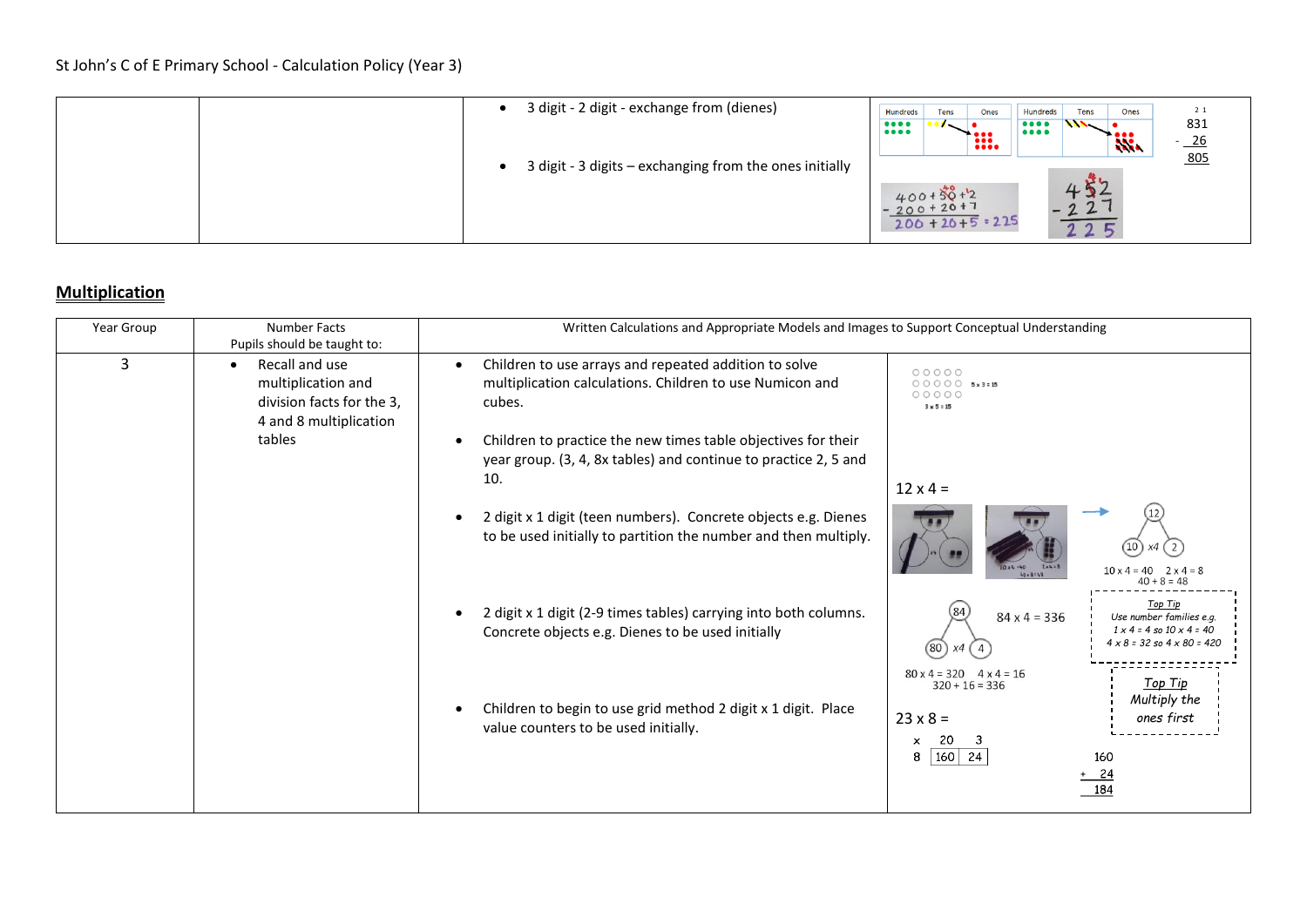# **Division**

| Year Group | Number Facts                                                                                                       | Written Calculations and Appropriate Models and Images to Support Conceptual Understanding                                                                                                                                                                                                                                                                                                 |                                                                                                                                                                                                                                                                                                                                                         |  |
|------------|--------------------------------------------------------------------------------------------------------------------|--------------------------------------------------------------------------------------------------------------------------------------------------------------------------------------------------------------------------------------------------------------------------------------------------------------------------------------------------------------------------------------------|---------------------------------------------------------------------------------------------------------------------------------------------------------------------------------------------------------------------------------------------------------------------------------------------------------------------------------------------------------|--|
|            | Pupils should be taught to:                                                                                        |                                                                                                                                                                                                                                                                                                                                                                                            |                                                                                                                                                                                                                                                                                                                                                         |  |
| 3          | Recall and use<br>$\bullet$<br>multiplication and<br>division facts for the 3,<br>4 and 8 multiplication<br>tables | Children to revise using arrays and dots to solve simple<br>division calculations<br>Two digit ÷ 1 digit without remainder. Concrete objects e.g.<br>Dienes to be used initially to partition the number and then<br>divide.<br>Two digit $\div$ 1 digit with remainder (No regrouping) Concrete<br>objects e.g. Dienes to be used initially to partition the number<br>and then multiply. | $22 \div 5 = 4$ rem 2<br>$22 \div 5 = 4$ rem 2<br>$\bullet\bullet$<br>Top Tip<br>Use number families<br>e.g.<br>$3 \div 1 = 3$ so $30 \div 10 =$<br>$36 \div 3 = 12$<br>36<br>$\frac{3}{5}$ (6)<br>(30)<br>$30 \div 3 = 10$<br>$6 \div 3 = 2$<br>$10 + 2 = 12$<br>$38 \div 3 = 12 r2$<br>38<br>$-3$<br>30<br>8<br>$30 \div 3 = 10$<br>$8 \div 3 = 2 r2$ |  |
|            |                                                                                                                    |                                                                                                                                                                                                                                                                                                                                                                                            | $10 + 2 r2 = 12 r2$                                                                                                                                                                                                                                                                                                                                     |  |